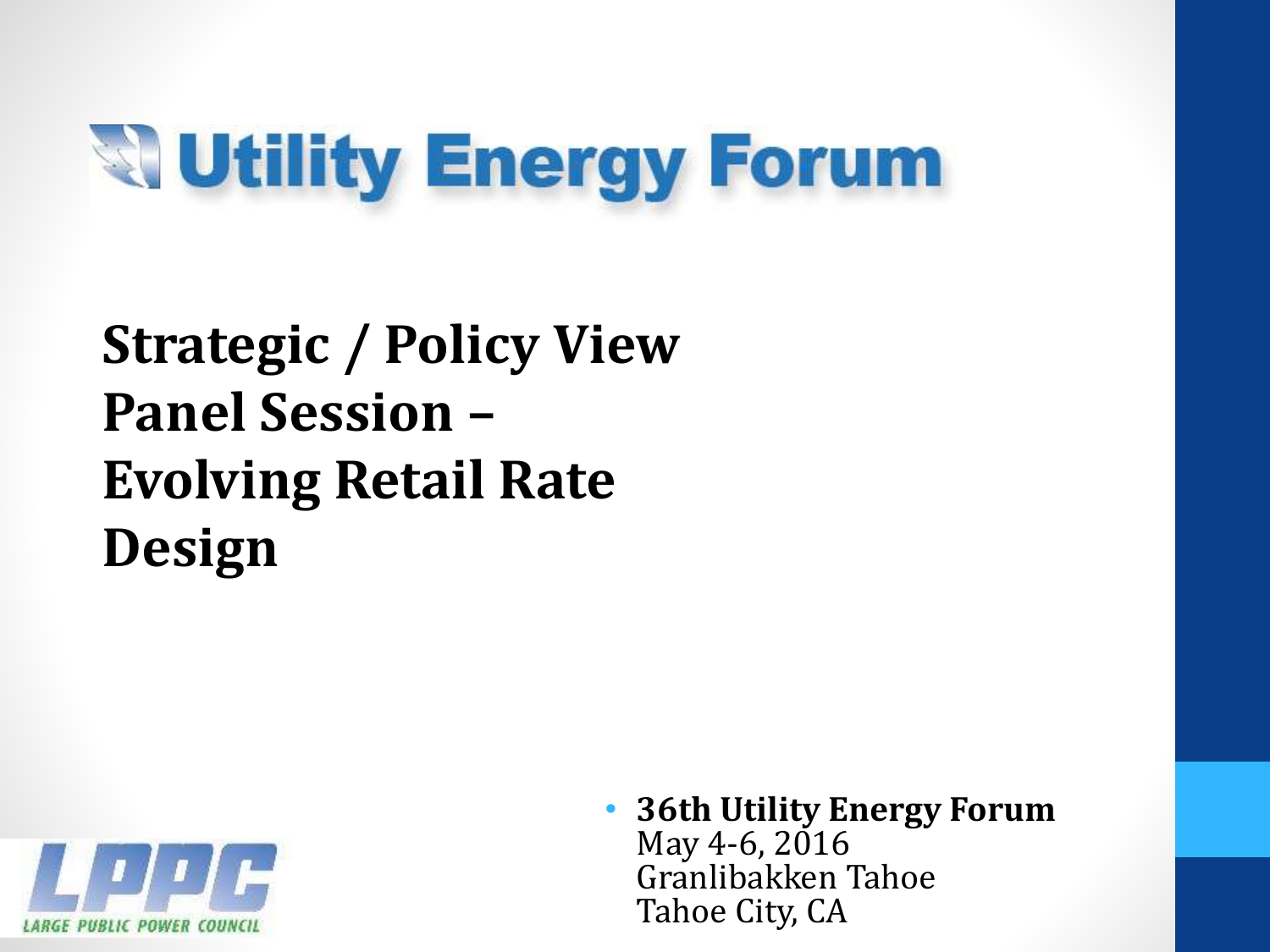## About LPPC

- **Founded in 1987, the Large Public Power Council (LPPC) is comprised of 26 of the nation's largest public power systems**
- **LPPC members are locally-owned and governed and directly accountable to consumers**
- **We are not-for-profit and committed to reliability, affordability and environmental stewardship for the consumers and communities we serve**
- **LPPC advocates for policies that allow public power systems to build infrastructure, invest in communities and provide reliable service at affordable rates.**



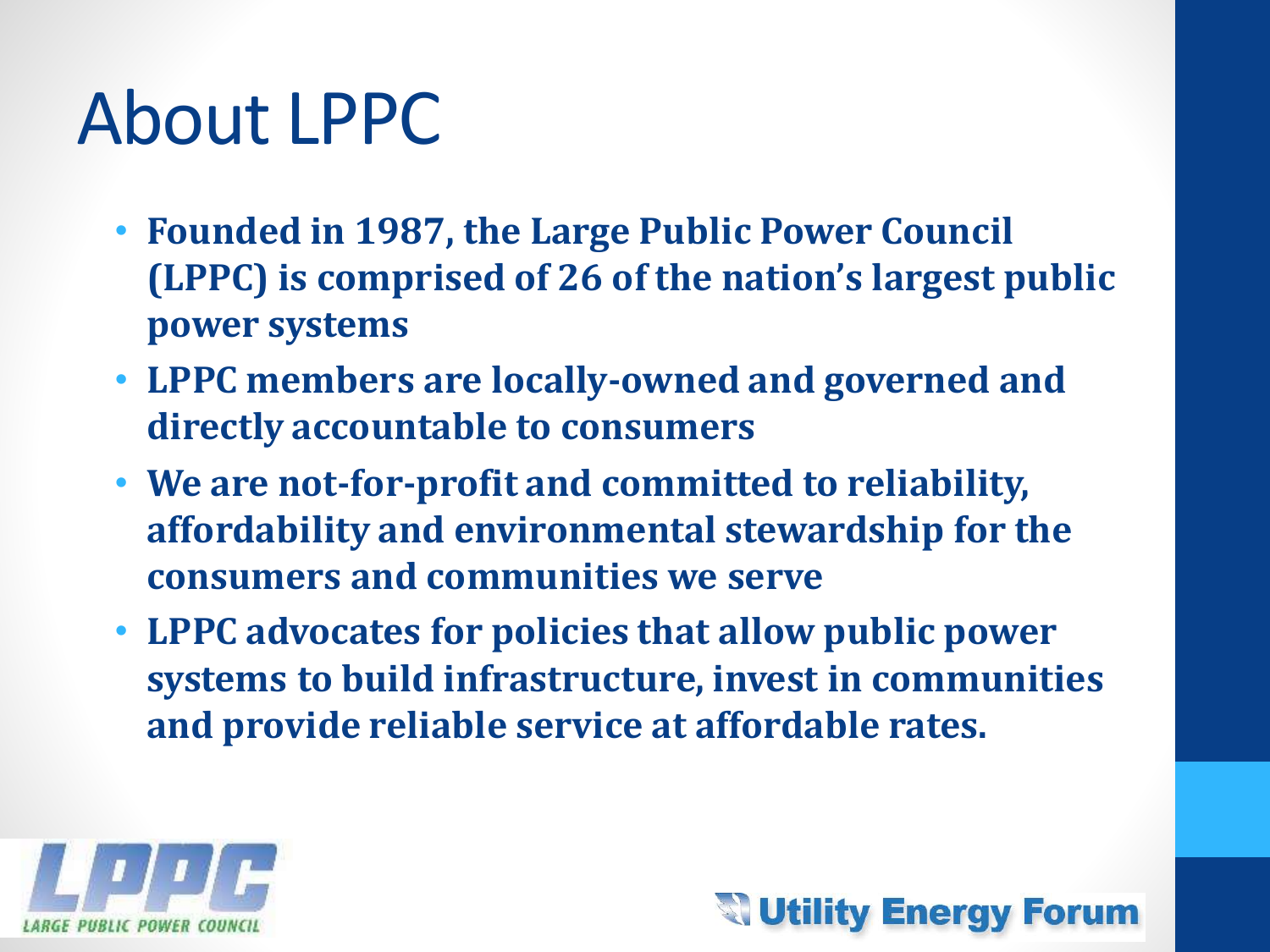#### LPPC provides reliable, low-cost power to more than

### 30 million people





#### **Willity Energy Forum**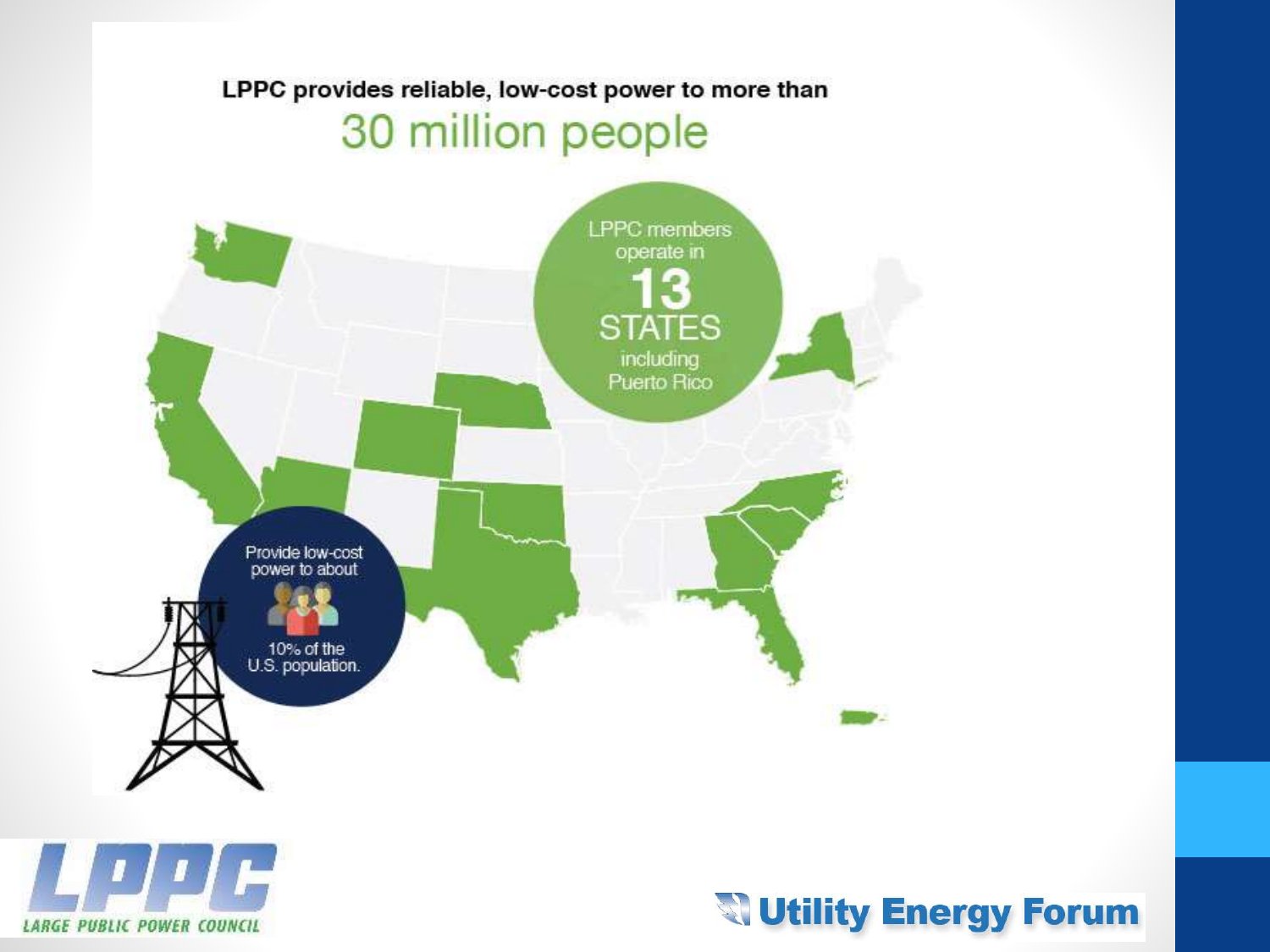



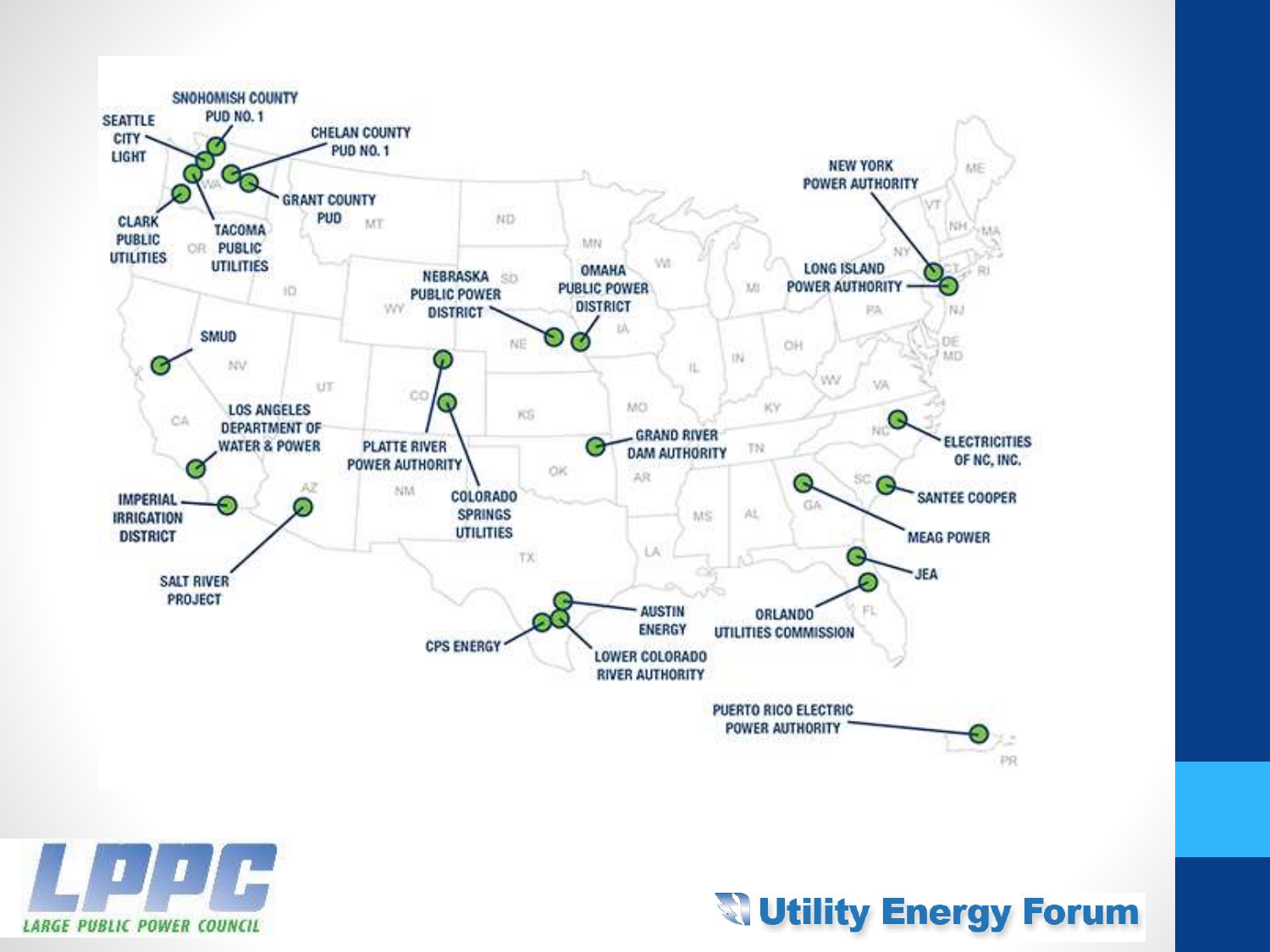### The History of Retail Electricity Design

- **Pre- 1950**  Rates focused on recovery of the costs associated with infrastructure to achieve universal access and national electrification
- **1950's and 60's**  Marginal cost **less** than average cost. Declining electricity costs, fuel switching supported by declining block rates – The more you use the less you pay.
- **1973 thru 1980**  The energy crisis. Marginal cost **more** than average cost. Higher fossil fuel prices, double-digit inflation and interest rates, rising construction costs, particularly for nuclear plants, reducing economies of scale in power plant construction. Move to reflect marginal cost to encourage efficient use of energy based on volume and time under – Public Utility Regulatory Policies Act (PURPA) 1978. Move from energy sales to energy conservation using inclining block rates



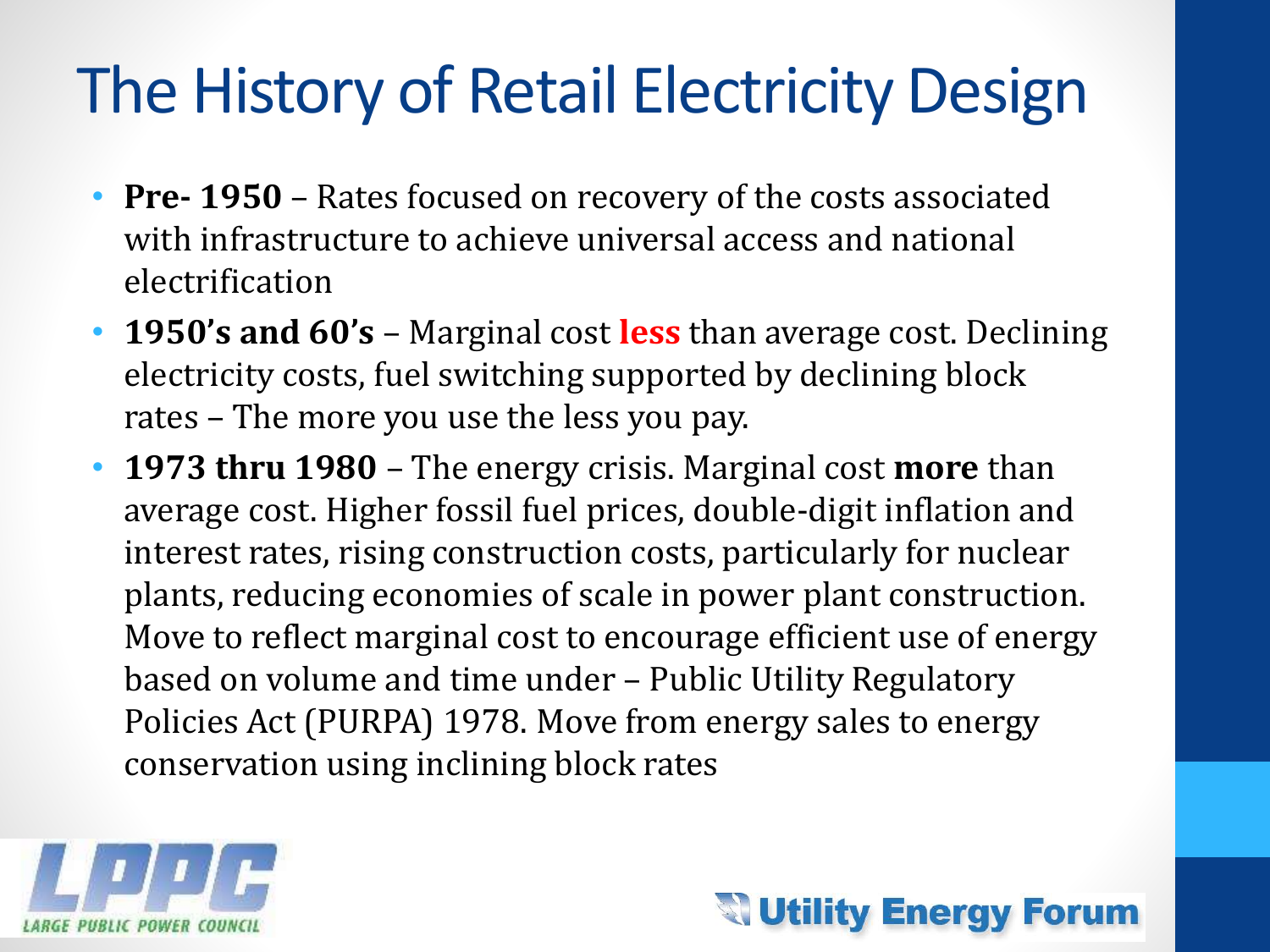### The History of Retail Electricity Design

- **1980s and 1990s –** Global movement to deregulation and unbundling of service. Introduction of real time pricing. Emphasis moved from price stability to low prices. Not all costs were recovered and prices spiked in many periods
- **2000 and beyond –** Increased interest in peak reduction and emissions reduction leading to dynamic pricing, incentive for demand reduction or load shifting and the integration of low carbon technologies
- **Current –** Evaluation of rates that provide the best balance of reliability through a flexible and resilient grid, affordability through the retention of cost causation principles and environmental stewardship by supporting the optimal mix of environmental externalities